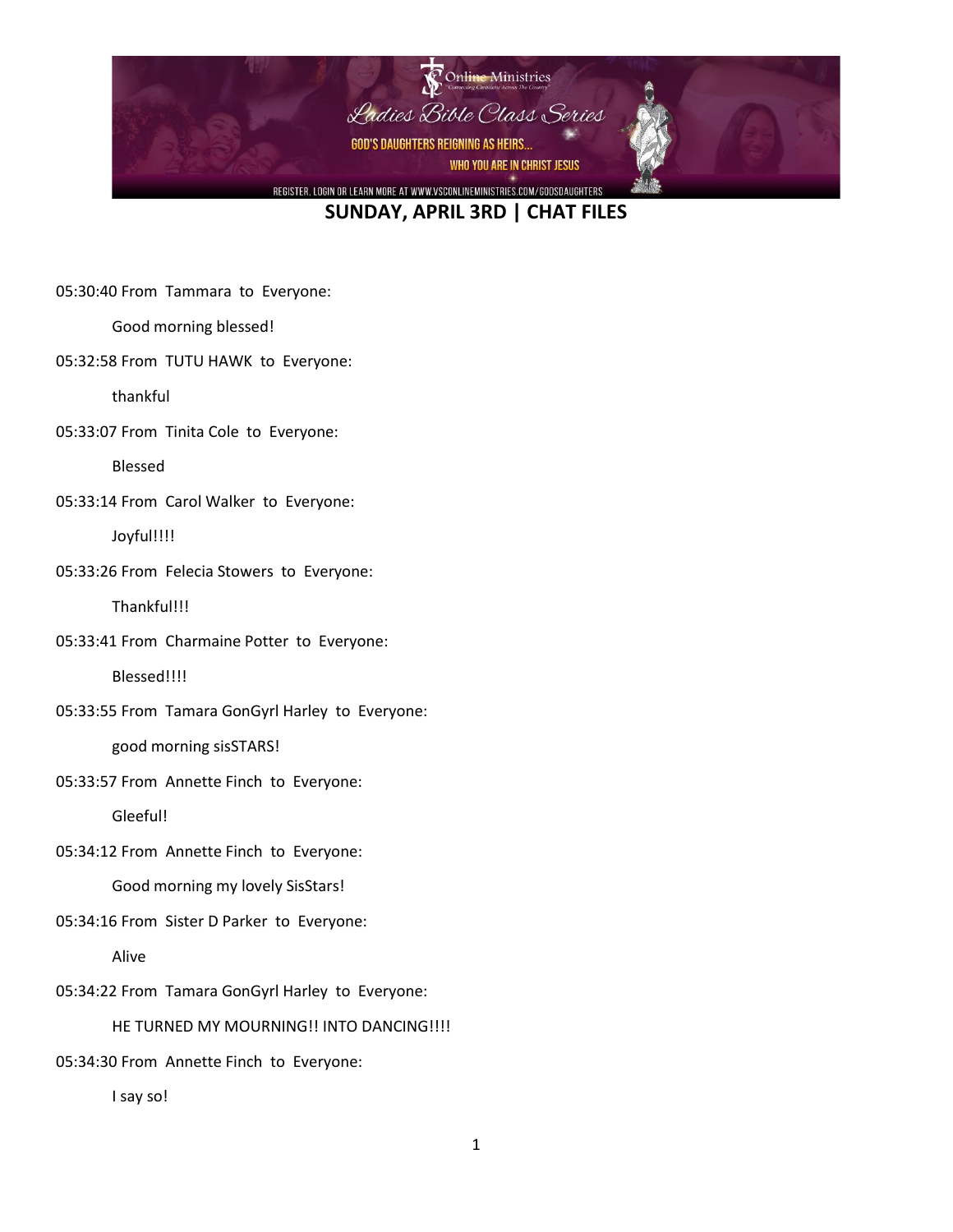

05:34:56 From Felecia Stowers to Everyone:

New Mercies!!!

05:34:57 From Qiana Brown to Everyone:

Good Morning SisStars!! GRATEFUL

05:36:23 From Mama Nette & Drea Too! to Everyone:

Magnificent!!!!!

05:36:31 From Deb L to Everyone:

Comfoted

05:37:35 From Alivia Murphy to Everyone:

Greatful

05:40:13 From Meredith Stevenson to Everyone:

GOD IS BETTER THAN GREAT!!!!!

05:40:16 From Carol Walker to Everyone:

Our GOD is great and awesome!!!

05:40:54 From Belinda Nelson to Everyone:

Good morning SisStars! THANKFUL!

05:42:02 From Arvella Tucker to Everyone:

Thank you Father Good morning SisStars

05:46:09 From Terri Jackson Miller to Everyone:

Blessed! How Great is our God!!!!! Good morning beautiful SisStars.

05:47:59 From Tammara to Everyone:

Yes!!

05:48:10 From Carol Antwine to Everyone:

amen!!!

05:49:15 From Betty Jenkins to Everyone: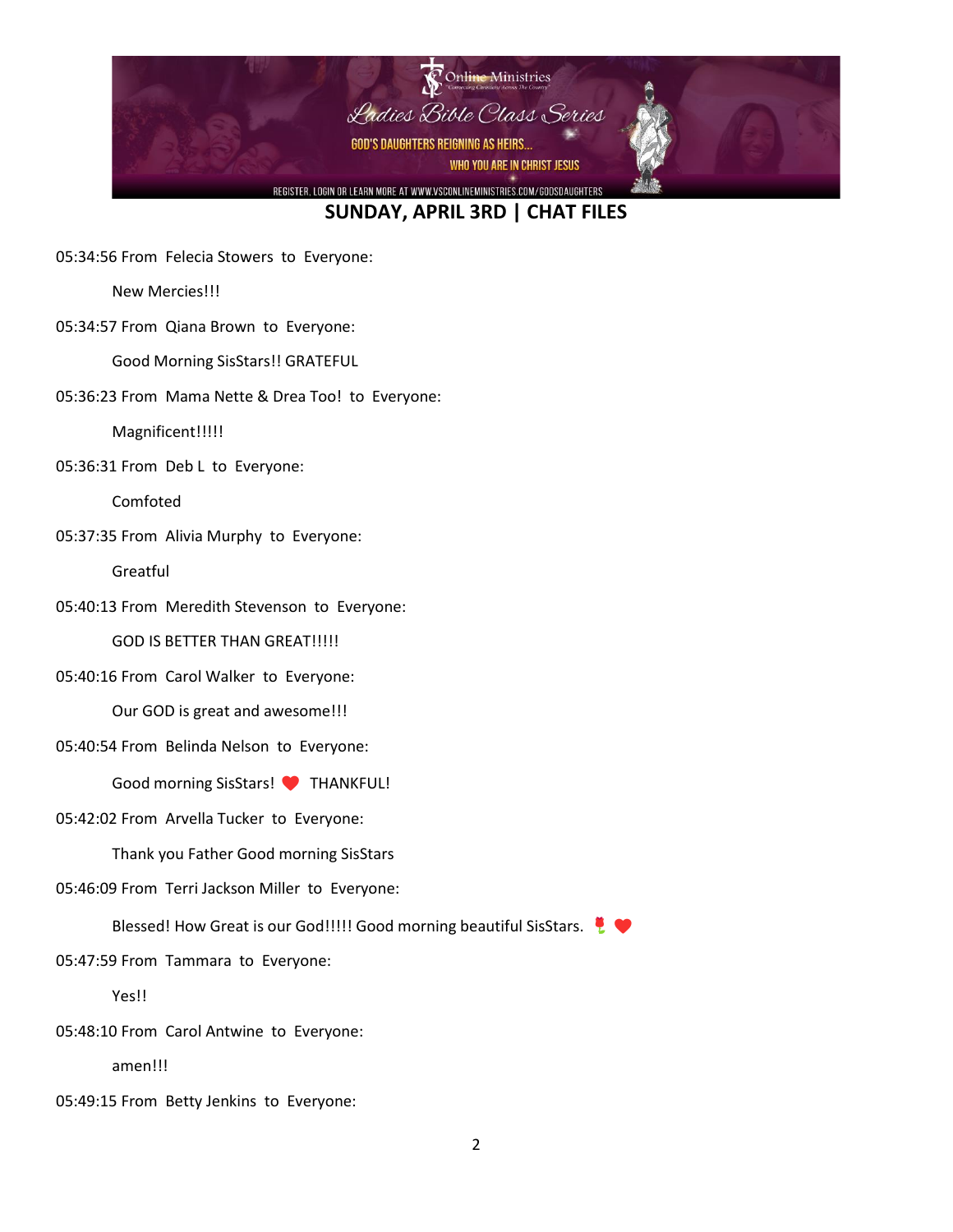

Good morning SisStars it's a Wonderful blessing to see y'all this morning.

05:50:01 From Alicia Patton to Everyone:

AMEN

05:51:14 From Amissa Green to Everyone:

Prayers for a co worker who lost her dad prayers for the family of joe Jordan in his passing prayers for my line sister in the loss of her father

05:51:51 From Rosemary's iPhone to Everyone:

Good Morning my SisStars

Blessings to everyone

05:51:52 From Betty Jenkins to Everyone:

Continue to Pray for our Mama, my Son, and Sister in Christ who buried her only child on Friday. Thank you all for everything.

05:52:09 From Alivia Murphy to Everyone:

PRAYER REQUEST: Sisters please pray for the job interview I had this week. Pray the Lord's Will be done. Amen.

05:53:24 From Tawonia Taylor to Everyone:

Prayers for my health and strength.

05:53:56 From Rosemary's iPhone to Everyone:

Prayer request:

For my entire family. We are in need of the Saints to send up petitions on our behalf…

05:54:12 From Pat Black to Everyone:

On this morning but not feeling well keep me in prayer.

05:54:17 From Ruth Womack to Everyone:

Ruth Womack

05:54:30 From India Greene to Everyone:

Please pray for my marriage and my family.

05:54:32 From Connie Woodard to Everyone: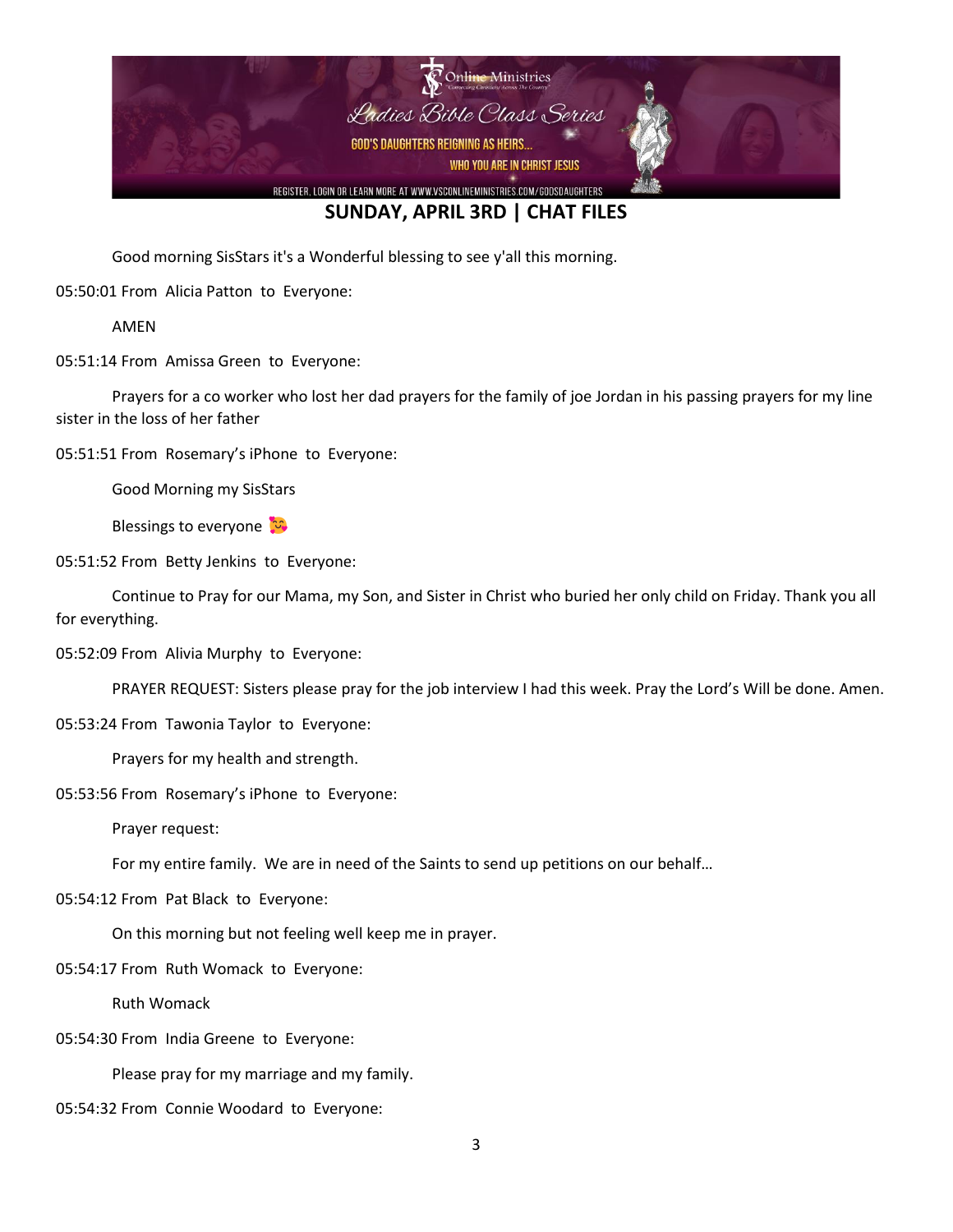

Good Morning

05:56:18 From Belinda Myers to Everyone:

Happy Birthday "April Birth"

05:56:37 From Tammara to Everyone:

Happy Birthday!!

05:56:43 From Chariss Rausaw to Everyone:

happy Birthday sistars of April

05:56:45 From Alivia Murphy to Everyone:

Happy Birthday Sisters

05:56:48 From Charmaine Potter to Everyone:

Happy Birthday sisStars!!!

05:56:51 From Camille Wilson to Everyone:

Happy Birthday to all the April SisStar Birthdays!!!

05:56:54 From Annette Finch to Everyone:

Happy Birthday all my April birthday SisStars!

05:57:12 From Sherita to Everyone:

Happy Birthday April SisStars

05:57:18 From Judy Byrd to Everyone:

Good Morning SisStars!

05:57:36 From Edwina Braswell to Everyone:

Happy Birthday SisStars!

05:57:50 From Sister D Parker to Everyone:

Happy birthday to all our SisStars celebrating in April

05:57:51 From Rosemary's iPhone to Everyone:

Happy Birthday to all my SisStars in April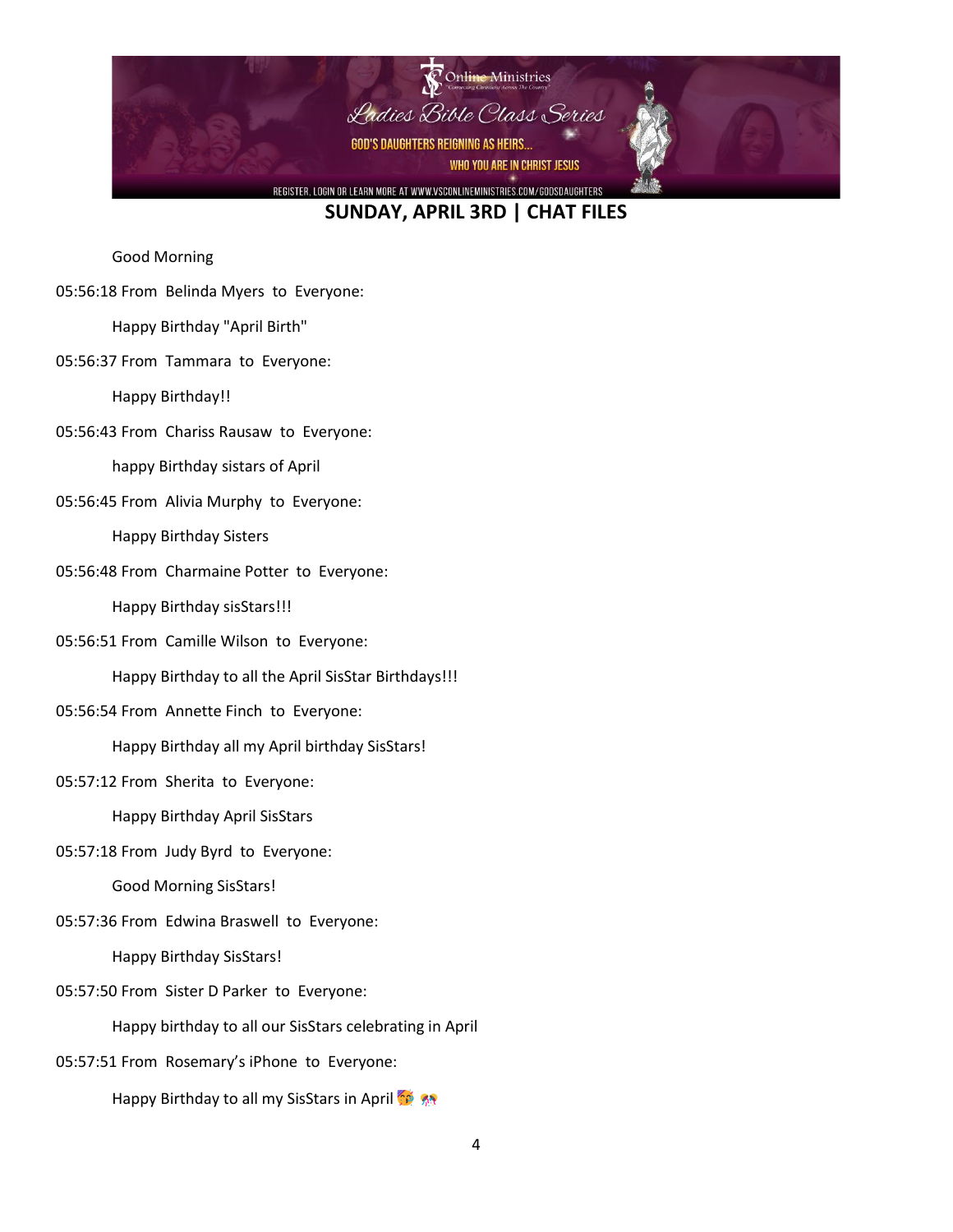

05:57:54 From Felecia Stowers to Everyone:

Happy Birthday April SisStars!

05:58:29 From Carol Walker to Everyone:

Praying for all & that SisStar Pat Black feels better

05:58:41 From Arvella Tucker to Everyone:

Happy birthday my April SisStars

05:59:01 From Carol Walker to Everyone:

Joyful Birthday April Born SisStars

05:59:48 From Alivia Murphy to Everyone:

Awwwwh Happy Belated Birthday SpringTime Sistar Tiffany

05:59:52 From Alicia Patton to Everyone:

TIFFANY 熱 ⊁ *装* ❤ ❤ ❤ ❤ ❤ ‰ ⊁ ❤ <mark>❤ ‰</mark> *爹 爹* 

06:00:08 From Sherita to Everyone:

Happy Belated Tiffany

06:00:10 From Deb L to Everyone:

Happy belated Sis Tiffany. Beautiful spirit.

06:00:12 From Tinita Cole to Everyone:

Happy birthday Tiffany

06:00:13 From Sister D Parker to Everyone:

Happy Belated Birthday Tiffany

06:00:13 From Meredith Stevenson to Everyone:

HAPPY BIRTHDAY APRIL SIS-STARS!!!!

06:00:22 From Chariss Rausaw to Everyone:

Happy Belated Birthday Tiffany  $\bullet \bullet \bullet$ 

06:00:23 From Tammara to Everyone: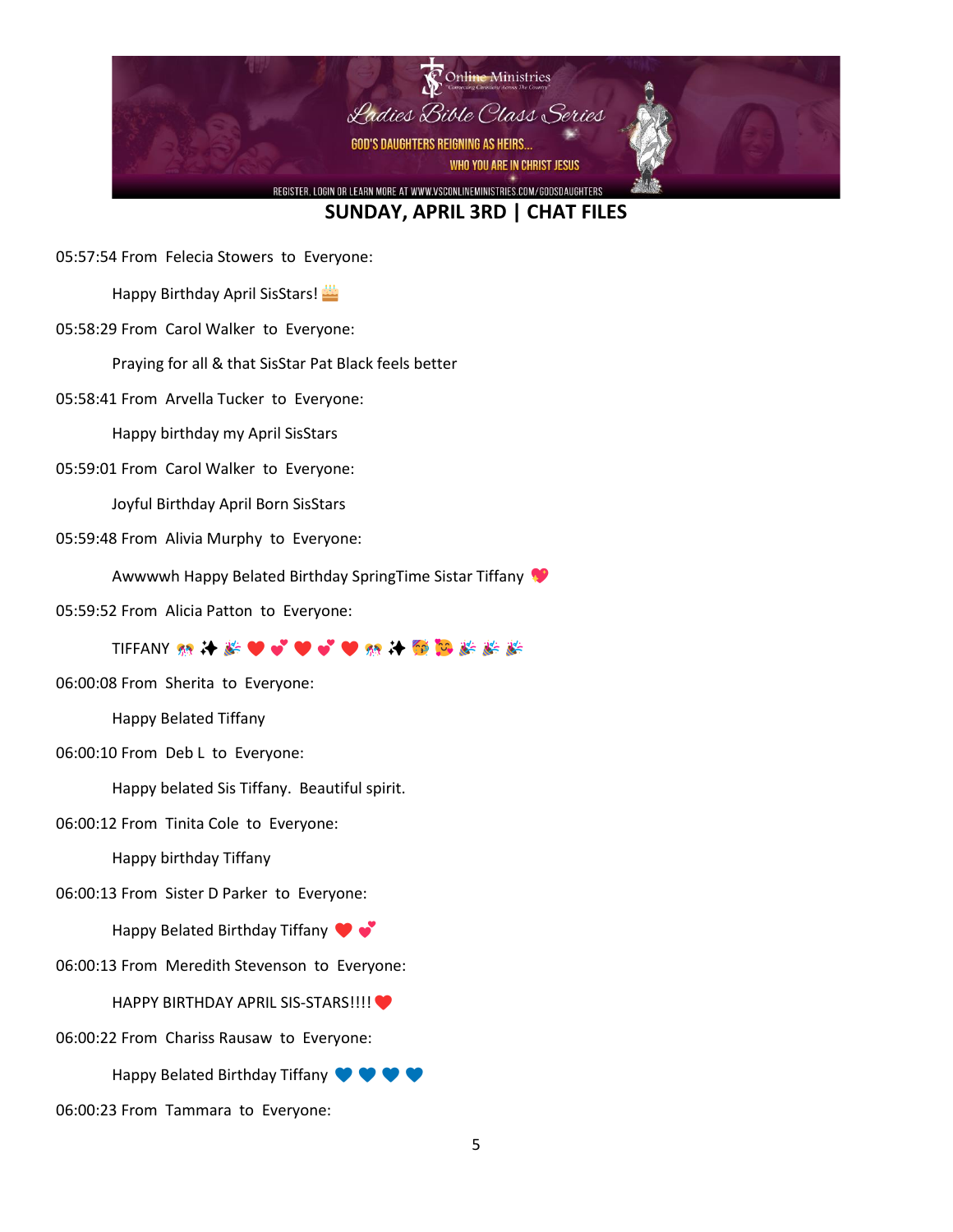

Happy belated birthday Tiffany!!

06:00:26 From Charmaine Potter to Everyone:

Happy belated birthday Tif!!!!

06:00:32 From Delores Grimes to Everyone:

Happy Belated Birthday Tiffany!!!

06:00:36 From Carol Walker to Everyone:

Love you SisStar Tiff

06:00:42 From Renee West to Everyone:

The amazing woman of God TIFFANY TUNSIL!!!

06:00:43 From Annette Finch to Everyone:

Shouting out Tiffany today Happy Belated B-Day Baby girl!

06:00:46 From Meredith Stevenson to Everyone:

HAPPY BIRTHDAY TIFFANY!!!!!

06:00:47 From Leontine to Everyone:

Happy belated birthday Sis Tiffany

06:01:10 From Lynn Burks to Everyone:

Happy birthday Tiffany!

06:01:10 From Edwina Braswell to Everyone:

Happy belated birthday Tiffany♥

- 06:01:19 From Belinda Myers to Everyone: Happy Belated Birthday Tiffany
- 06:01:21 From Felecia Stowers to Everyone:

Happy Belated Birthday SisStar Tiffany!

06:01:25 From India Greene to Everyone:

Happy belated birthday, SisStar Tiffany!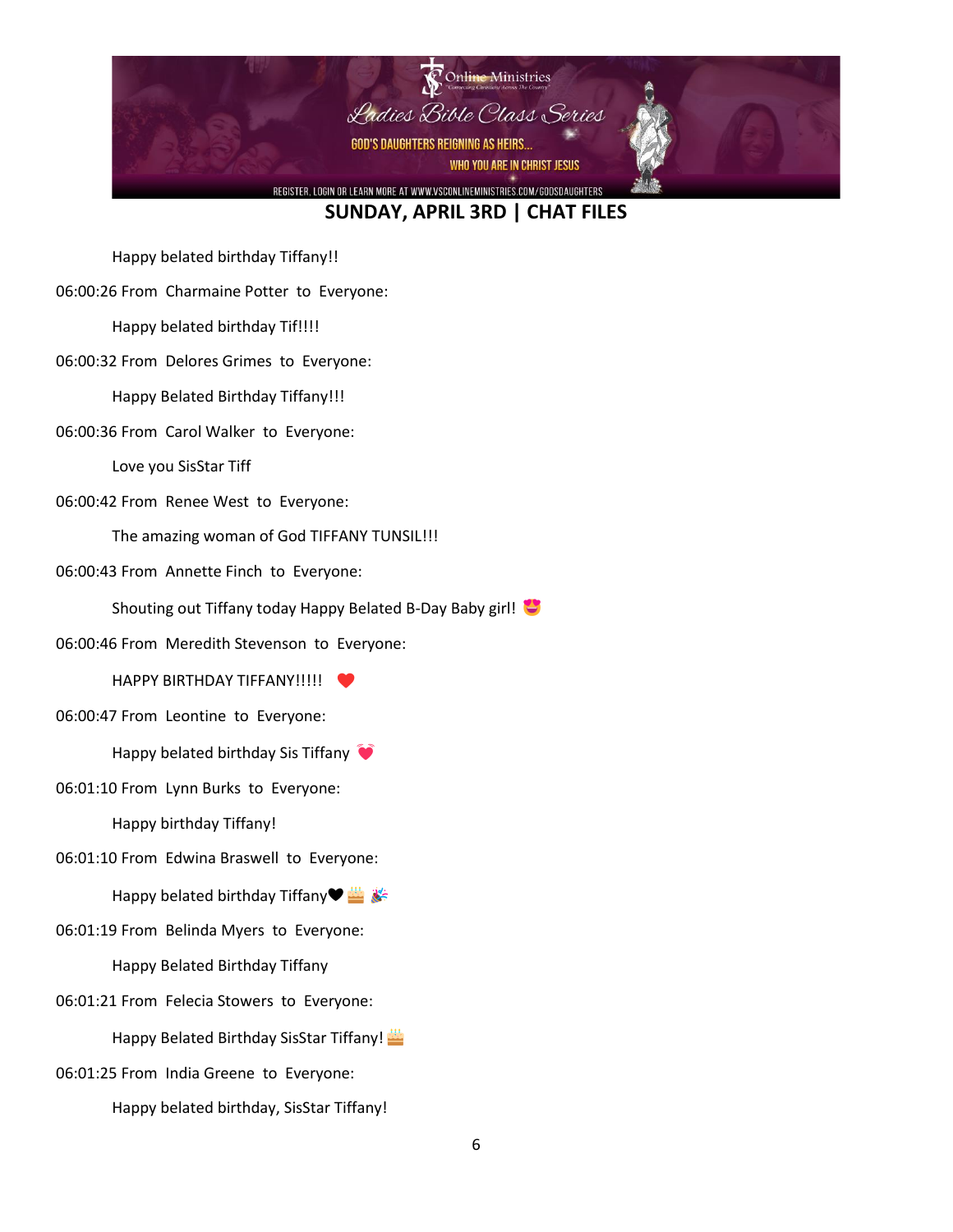

06:01:29 From Mikita Bush to Everyone:

Happy birthday Tiffany!!

06:01:31 From Betty Jenkins to Everyone:

Happy Birthday Tiffany Much Love  $\bullet$ 

06:01:35 From Shirley Robinson to Everyone:

Happy Belated Birthday Tiffany

06:01:40 From La Shana Vance to Everyone:

Happy Birthday Tiffany

06:01:49 From Aiyanna Perkins to Everyone:

happy birthday tiffany

06:01:52 From Rosemary's iPhone to Everyone:

#### 68 P 在 选 命

Happy belated birthday Tiffany

06:01:57 From TUTU HAWK to Everyone:

Happy Birthday Tiffany. Prayers for many more

06:02:02 From Arvella Tucker to Everyone:

God bless you Tiffany

06:02:12 From Feleighta's S21 Ultra to Everyone:

Tiffany Happy Belated Birthday!!!

06:02:17 From Cydney Barnes to Everyone:

**Happy Birthday Tiffany.** 

06:02:22 From Ruth Womack to Everyone:

Happy Belated Birthday SisStar Tiffany

06:02:23 From Qiana Brown to Everyone:

Where can we order shirts?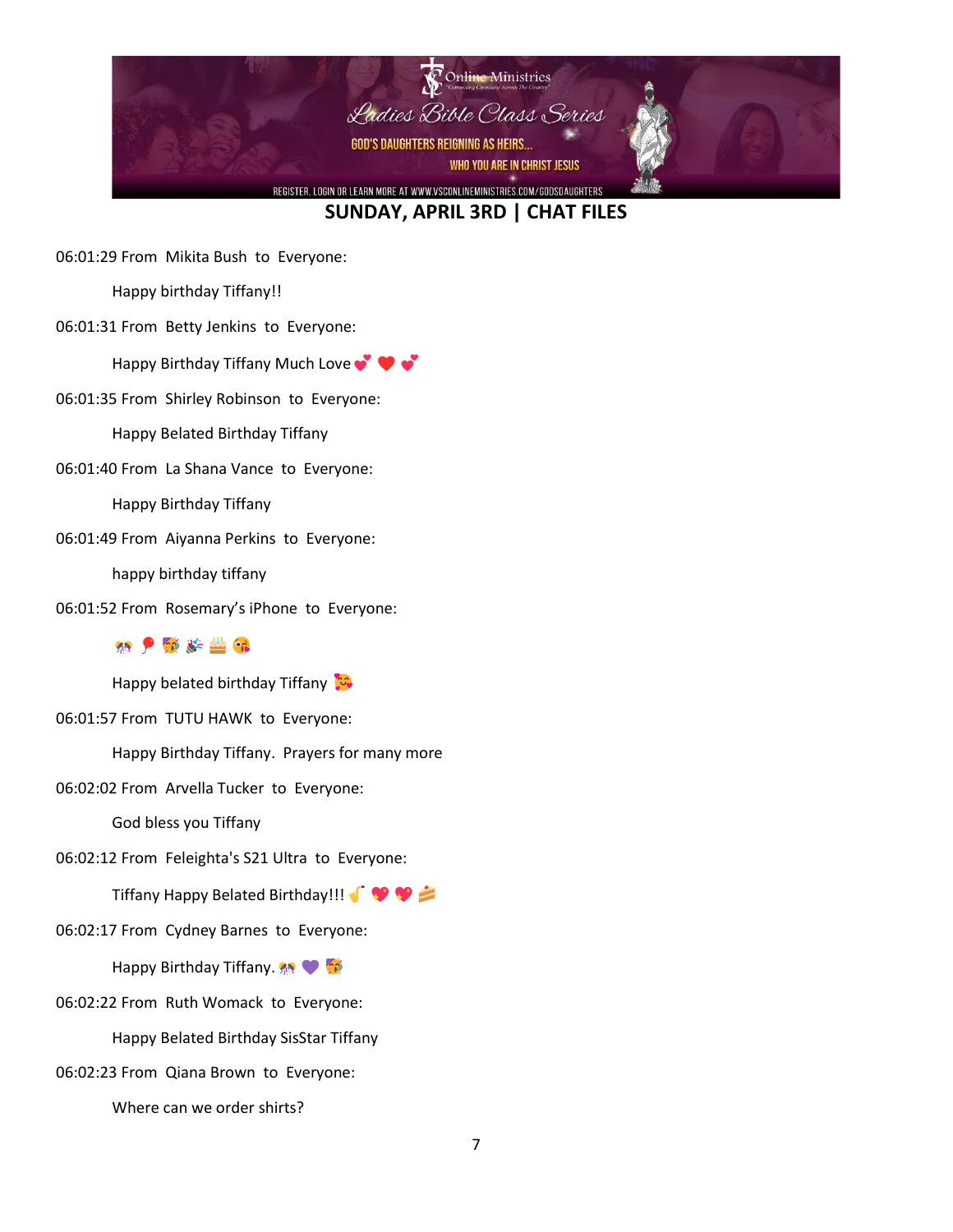

06:02:28 From Terri Jackson Miller to Everyone:

Happy Belated Birthday Tiffany!!!! 当!♥ 乳 Happy Birthday April Birthdays SisStars! 当 乳 !♥

06:02:35 From Cook's iPhone to Everyone:

**Happy Belated Birthday Queen Tiffany**  $\mathbb{R}$ 

06:02:37 From Judy Byrd to Everyone:

Prayer Request: Please pray for my Aunt Eunice Jones. Her son Eric Southward passed away yesterday. Also please pray for my Minister (Harvey COC) Bro. Franklin Florence and his wife Ponda Florence. Both of them are facing serious health challenges. Thank you all.

06:02:47 From Sister D Parker to Everyone:

GOD GOT YOU TIF

06:02:53 From Annette Finch to Everyone:

Awww Tinker but Tiffany, just do the thang!

06:02:55 From Carol Antwine to Everyone:

I LOVE THIS!!!

06:02:57 From Tiffany's iPhone to Everyone:

Thank you everyone

06:03:08 From Vanessa Folsom to Everyone:

**Happy Birthday April Sistars and Tiffany** 

06:03:27 From Leatta Byrd to Everyone:

Belated happy birthday !  $\frac{du}{dx}$  you are a beautiful sister! Thank you for sharing your God given gift with us Sisterstar's.

**Leatta Byrd** 

06:03:30 From Meredith Stevenson to Everyone:

BEST WISHES ON YOUR ENDEAVORS TIFFANY AND RENEE!!!!

06:04:31 From Patricia 55 to Everyone:

Happy belated birthday Tiffany. Happy April birthdays to all you ladies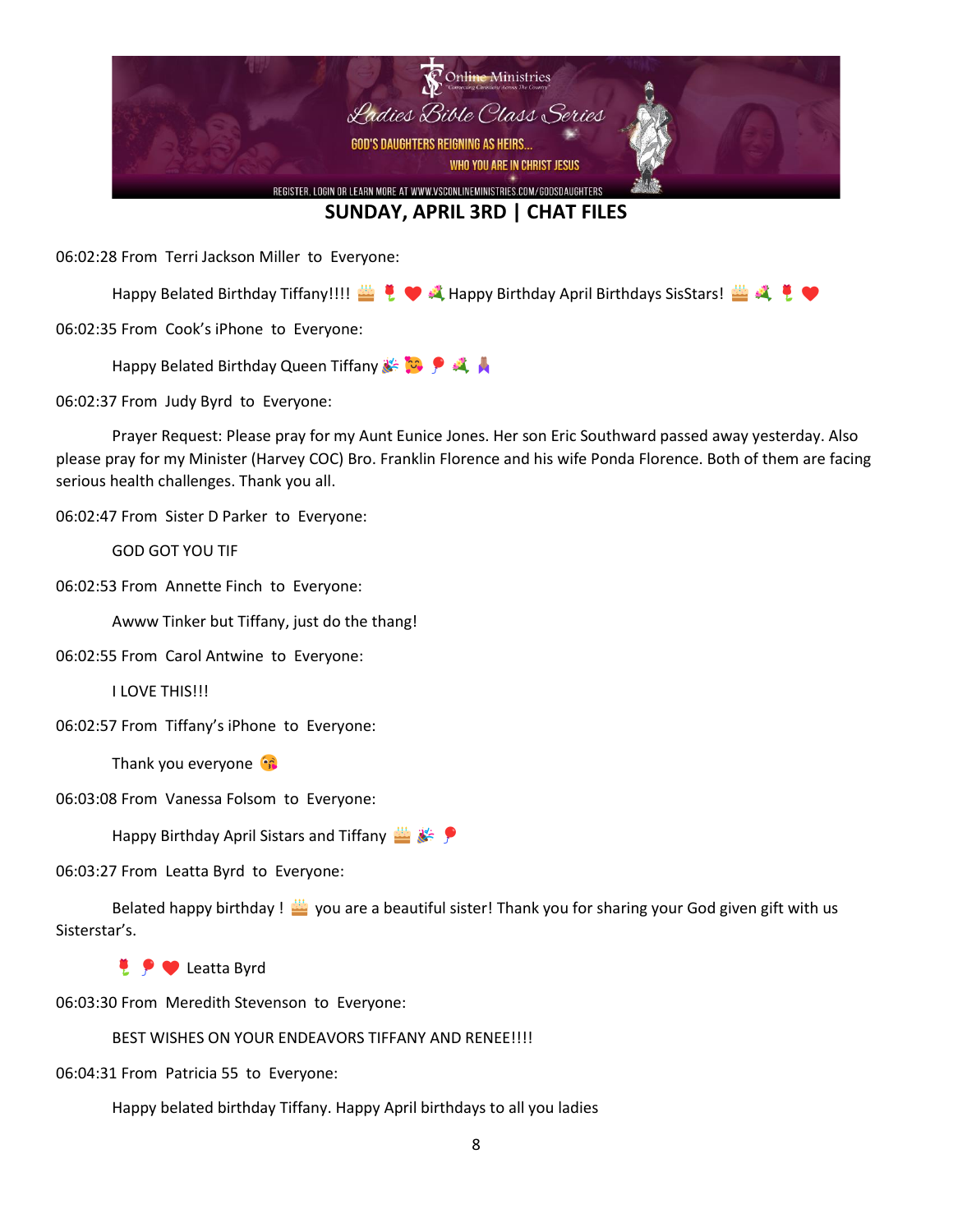

06:05:11 From Carol Walker to Everyone:

Amen

06:05:28 From Chariss Rausaw to Everyone:

amen

06:06:35 From cynthiasimmons to Everyone:

Happy Belated Birthday Tiffany

06:11:29 From Qiana Brown to Roxy Hall(Direct Message):

Good Morning Beautiful. My daughter logged on today  $\blacklozenge \blacklozenge$  Qiara Dixon

06:12:59 From Roxy Hall to Qiana Brown(Direct Message):

Hi Beautiful!!! I saw that!

06:20:41 From Belinda Myers to Everyone:

Amen

06:23:38 From Carol Antwine to Everyone:

amen! Praise God!

06:23:52 From Tawonia Taylor to Everyone:

Amen!

06:27:02 From Roxy Hall to Everyone:

Sooooo Much POWER this morning!!!!!

06:27:15 From Roxy Hall to Everyone:

I can't even keep up!

06:27:33 From Patricia 55 to Everyone:

#empowerment!

06:29:15 From Leontine to Everyone:

Dr. D - take your time

06:29:19 From Patricia 55 to Everyone: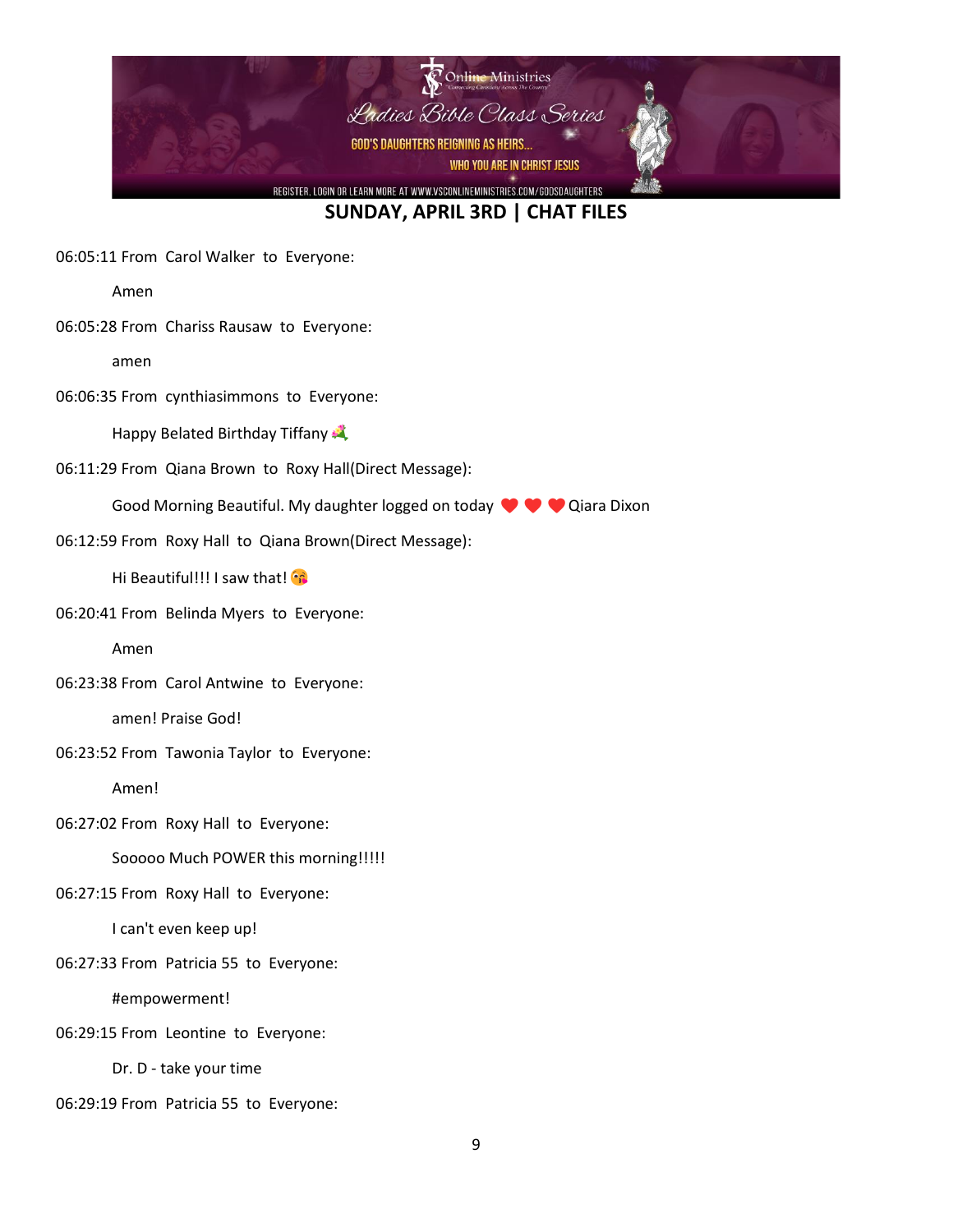

Amen

06:30:09 From Leatta Byrd to Everyone:

Amen ! Dr Dye we need God's Holy Spirit to walk this Christian journey. God's POWER! Thank you for sharing your great intellect, insights and most of all Godly wisdom!  $\blacklozenge \blacklozenge$  Leatta Byrd

06:30:18 From Alivia Murphy to Everyone:

Amen Amen!

06:30:35 From Belinda Myers to Everyone:

Amen

06:31:00 From Leontine to Everyone:

learn the word to know the word so I can speak the word.

06:31:57 From Tiffany's iPhone to Everyone:

Yes there is power in the name of God

06:33:21 From Patricia 55 to Everyone:

Gone Dr. Dye! He is using you!

06:33:41 From Tamara GonGyrl Harley to Everyone:

I HAVE POWER!

06:33:48 From Carol Antwine to Everyone:

what an EMPOWERING lesson!!! thank you sis!

06:33:54 From Tammara to Everyone:

Thank you Dr. Dye!

06:33:56 From Renee West to Everyone:

Yes Lord WE HAVE THE POWER! Thank you God for the Holy Spirit

06:37:31 From Tammara to Everyone:

yes

06:37:42 From Tawonia Taylor to Everyone:

Yes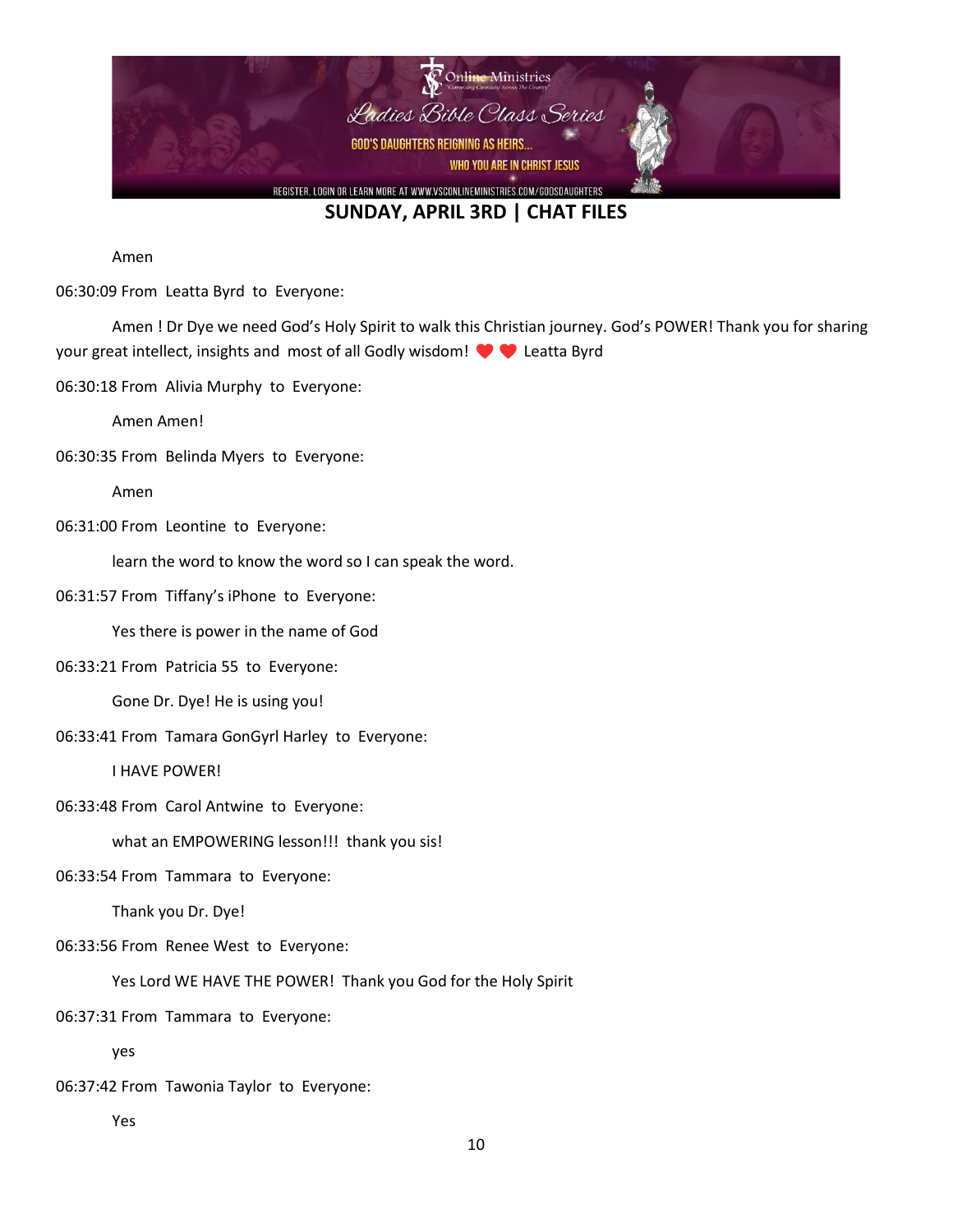

06:39:07 From Lisa Lonas to Everyone:

The enemy cannot touch us. We have the power to win this race.

06:42:55 From Leontine to Everyone:

welcome

06:42:56 From Deb L to Everyone:

Welcome Sis Sheryl

06:43:18 From Terri Jackson Miller to Everyone:

WelcomeSis. Sheryl!

06:43:45 From Sherita to Everyone:

Welcome Sis. Sheryl

06:43:45 From Tammara to Everyone:

Welcome Sis Sheryl!

06:44:07 From Deb L to Everyone:

7ET

06:44:25 From Belinda Nelson to Everyone:

Welcome, Sis. Sheryl!

06:44:30 From Patricia 55 to Everyone:

WELCOME SIS SHERYL

06:44:52 From Cydney Barnes to Everyone:

Sister Sheryl I am so happy you joined us this morning

06:45:29 From Patricia 55 to Everyone:

Prayers for safe travel

06:46:54 From Tiffany's iPhone to Everyone:

Awesome lesson Dr.Dye

06:47:22 From Tawonia Taylor to Everyone: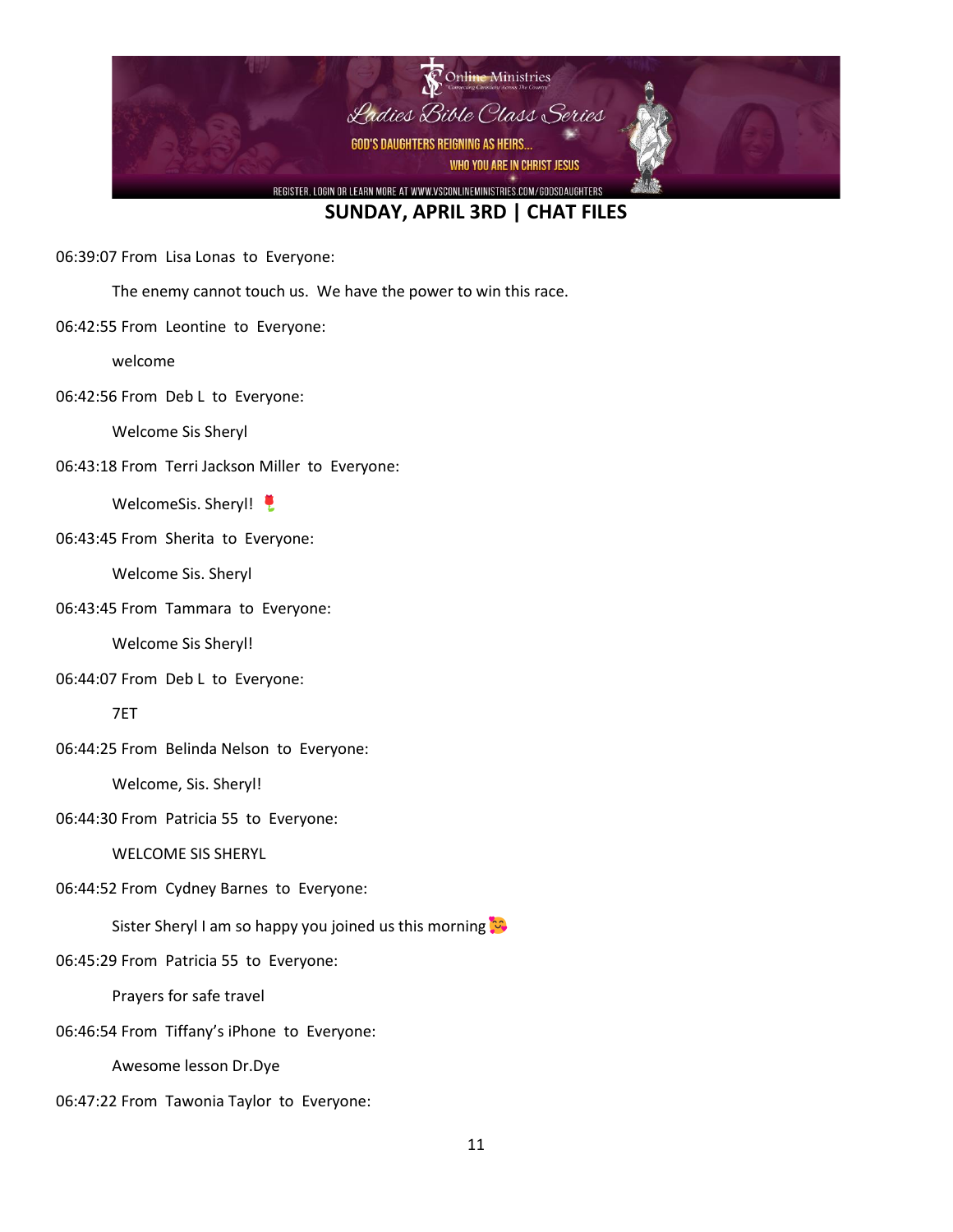

Great lesson Sis. Dye. Thank you!

06:48:05 From Edwina Braswell to Everyone:

Thank you Dr. Dye!!

06:48:12 From 057058 to Everyone:

Thank you Dr. Dye for the message

06:49:18 From 057058 to Everyone:

Prayer request: Asking for prayer my boyfriend. He has an appointment tomorrow.

06:50:34 From Roxy Hall to Everyone:

Let's LOVE On Tiffany - Cashap - \$TiffanyTunsil or Zelle - Tiffany Tunsil 813-453-1942

06:51:33 From Mary Christopher to Roxy Hall(Direct Message):

Mute Vivian please

06:51:57 From Delores Grimes to Everyone:

Holy Spirit dwells in me. Touch my heart, that I might see. All your goodness, grace, and power, Stay beside me every hour. Be my drink, be my living bread, keep me sheltered, keep me feed, Holy Spirit, Holy Spirit, dwell in me…

06:52:49 From 057058 to Everyone:

delores my auntie and I just talkd about this song

06:53:15 From Roxy Hall to Mary Christopher(Direct Message):

I keep doing it and she keeps coming off mute.  $\bullet$ 

06:54:42 From Delores Grimes to Everyone:

Beautiful lesson. Have a blessed Sunday everyone. Love you all.

06:55:39 From Patricia 55 to Everyone:

snap snap!! to all sisters

06:56:00 From Patricia 55 to Everyone:

She Power!!

06:56:33 From Tiffany's iPhone to Everyone:

Off to worship….everyone have a great day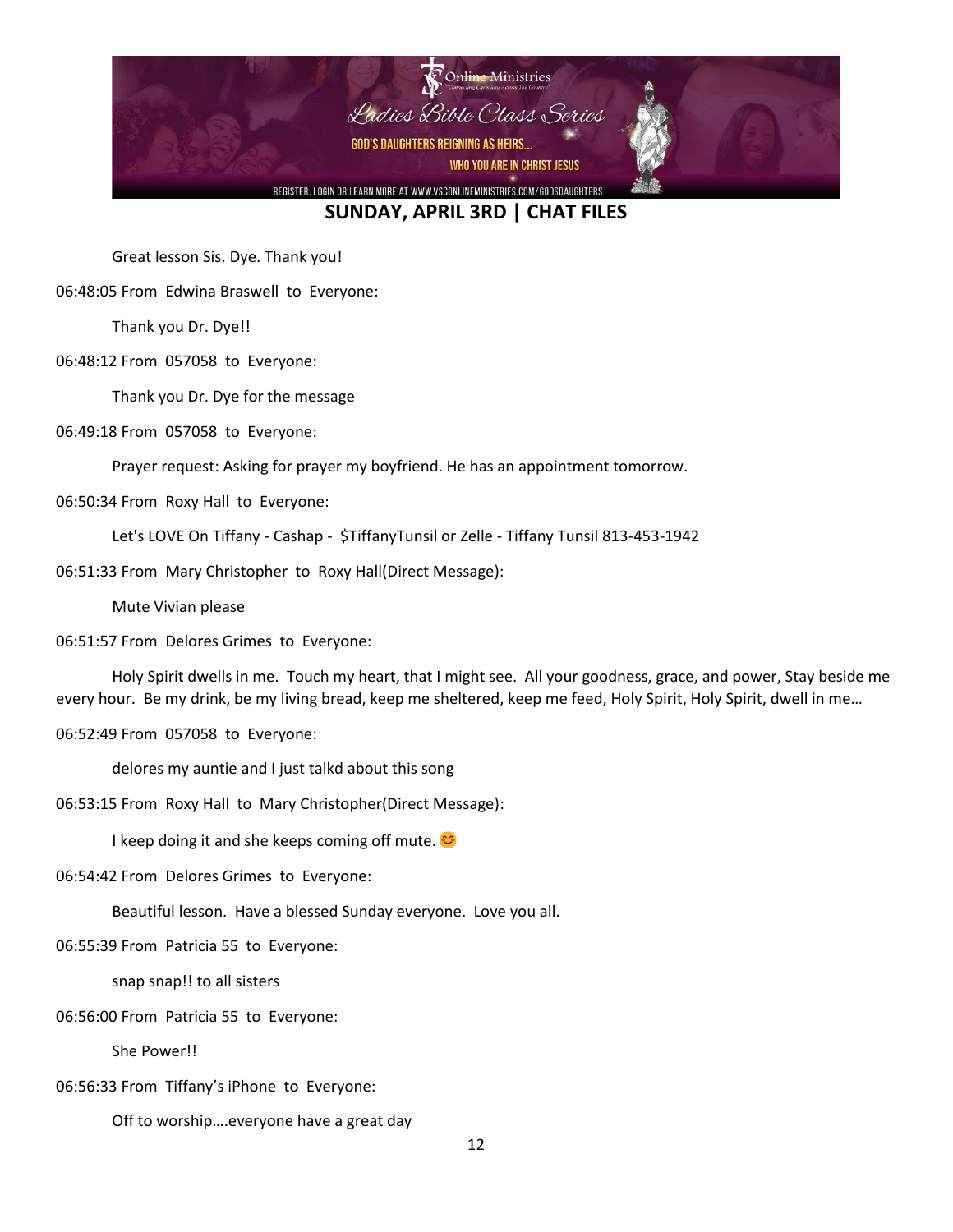

Thank you so much for all the love

**My heart is truly full of** 

06:56:54 From Alivia Murphy to Everyone:

Love u Tiff!

06:56:57 From Carol Antwine to Everyone:

heading to the building! LOOOOOVE you ALL!!!

06:57:07 From Pat Black to Everyone:

Love you my Sistars,pray to see you next Sunday.

06:58:11 From Annette Finch to Everyone:

Headed to worship service. Love you all. Have a wonderful day.

06:58:32 From Tawonia Taylor to Everyone:

Love you SisStars! Have a blessed day

06:59:08 From Deb L to Everyone:

Yes recognize our strength and power within us.

06:59:15 From Meredith Stevenson to Everyone:

Come on now…. Camille

06:59:21 From Patricia 55 to Everyone:

welp!

06:59:56 From Cydney Barnes to Everyone:

Talk about it Camille. We have the power.

07:00:20 From Meredith Stevenson to Everyone:

Yes….. Camille

07:00:55 From Meredith Stevenson to Everyone:

Grab the evidence... Meredith

07:01:14 From Meredith Stevenson to Everyone: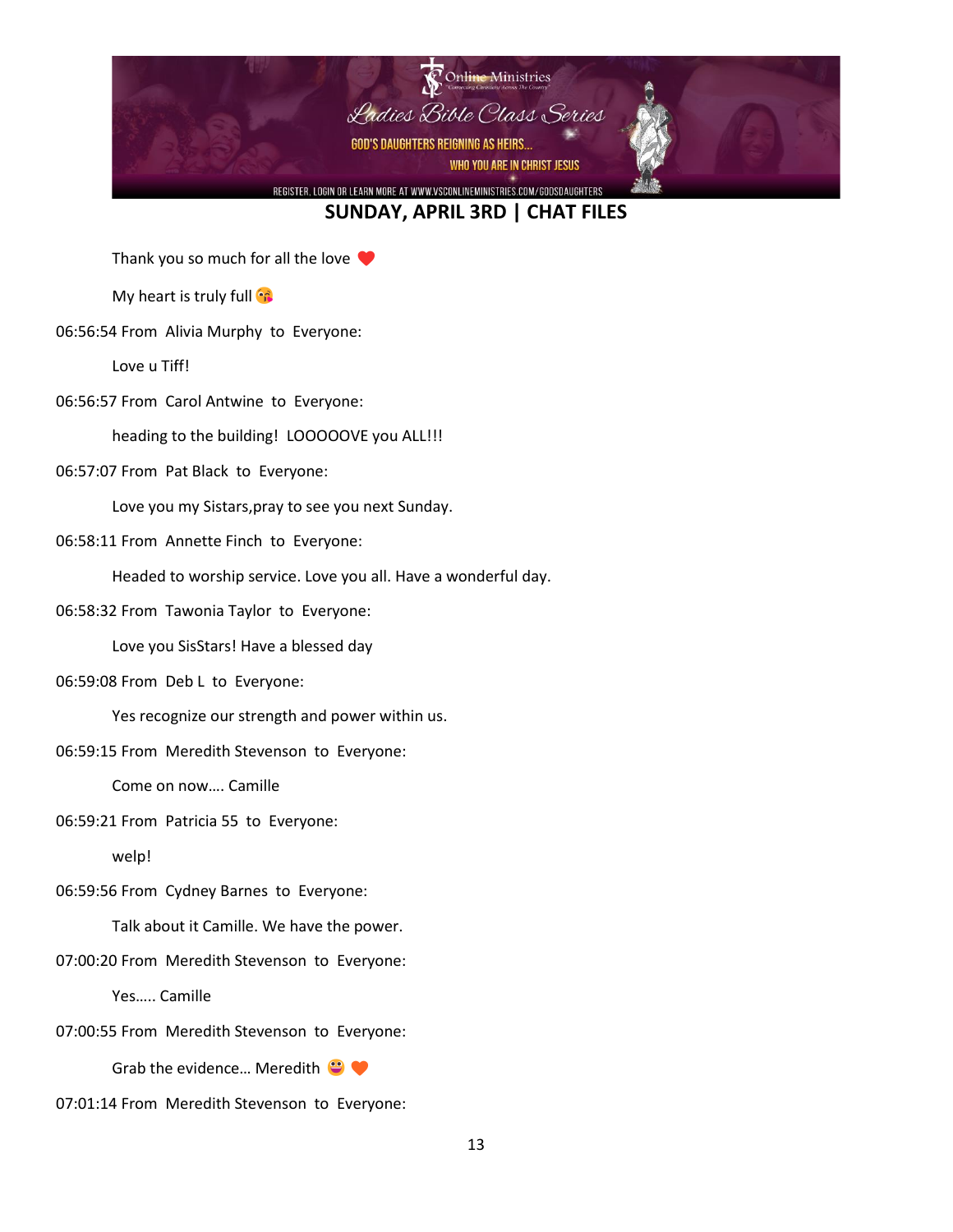

Just speaking to myself sisters  $\bullet \bullet \bullet$ 

07:04:19 From Terri Jackson Miller to Everyone:

God bless you Camille! Love all of you beautiful SisStars! Have a blessed week.

07:05:00 From Lynn Burks to Everyone:

Have a wonderful worship service Sistars

07:05:03 From Sherita to Everyone:

Thank you everyone. I'm going to leave for church now. Have a great Day and week. Love y'all.

07:07:54 From Marilyn Graham to Everyone:

Happy SonDay, everyone, have an Awesome Day! Speaking words of encouragement!

07:12:08 From Feleighta's S21 Ultra to Everyone:

Thank you Tamara!!

07:19:16 From 057058 to Everyone:

Amen thank you Momma Dismore

07:22:33 From Vanessa Folsom to Everyone:

Amen. Lord have mercy.

07:23:08 From Meredith Stevenson to Everyone:

Amen!!!

07:34:03 From Chariss (Grace) to Everyone:

Thank you ladies. Bless you. I have to God.

07:34:09 From Chariss (Grace) to Everyone:

\*good

07:34:14 From Chariss (Grace) to Everyone:

\*go

07:38:24 From Tamara Harley to Everyone: love yall. gotta go.